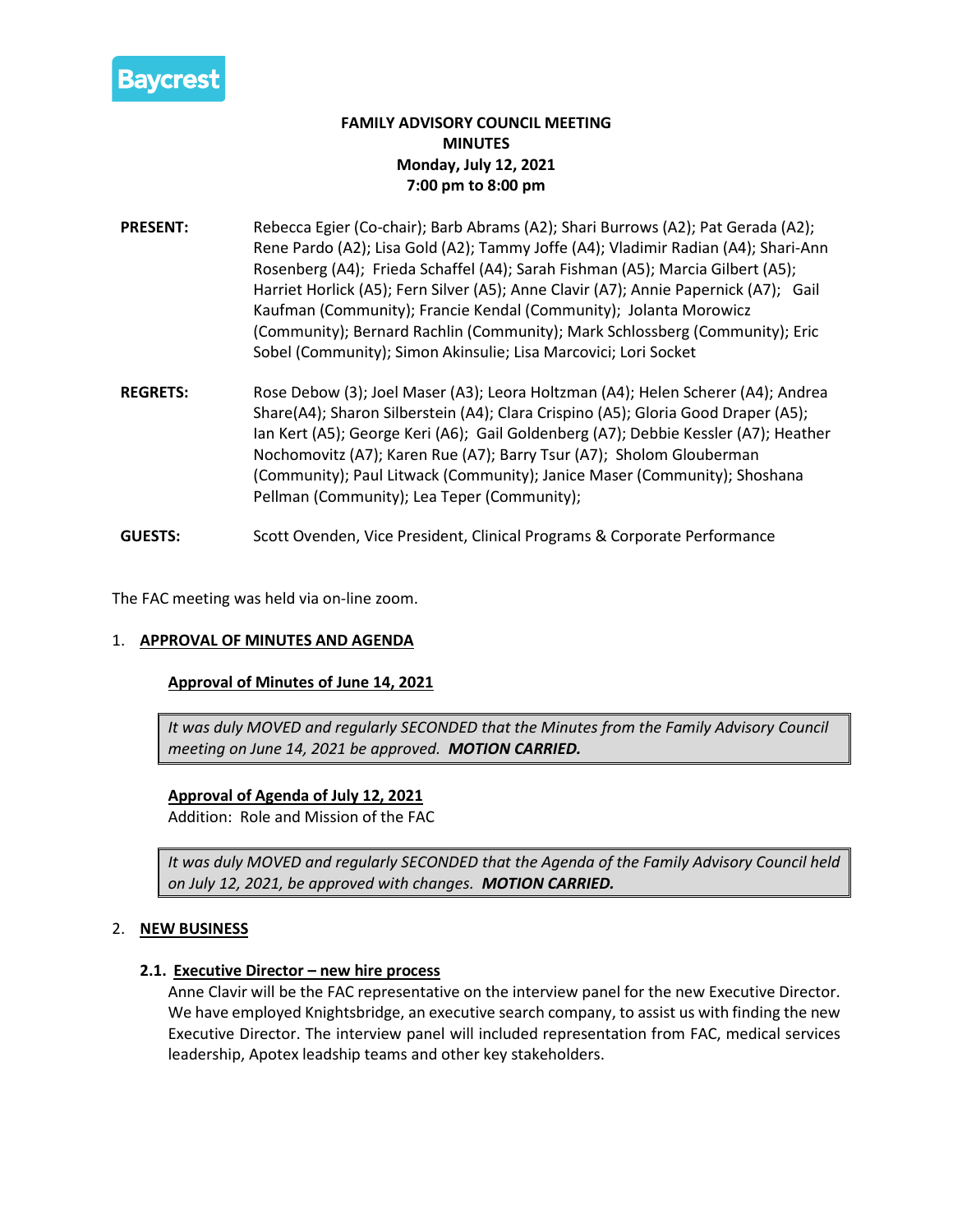**Family Advisory Council Minutes of July 12, 2021 Page 2**

> Scott introduced Lisa Marcovici as the interim Executive Director. As well, it was announced that Tejas Patel will assume the role of interim Director of Care and Resident Experience.

### **2.2. Role of the FAC Scott Ovenden**

Scott provided feedback as to how he sees the role of the FAC. The primary opportunity for the FAC is to transform the time and meetings from a town hall format to giving policy advice.

We used to hold town halls and floor meetings for the families regularly in the Apotex. The only avenue now for receiving information is the FAC since we stopped the town halls. In the past the FAC was more of an advisory panel. One of the main stumbling blocks for families was when the new privacy legislation came into effect.

For years, the FAC was advising on various committees. We were able to build a data base which mapped out skills and interests of people on the council and were able to see which skills were matched to different committees. We would like to see a listing of all the committees at Baycrest and where our council members can fit to utilize their skills. The FAC also needs to be more proactive in engaging families on the floors.

### **ACTION**:

- 1. The Terms of Reference for the FAC will be reviewed at the next meeting.
- 2. The FAC should put together a list of top priorities.

#### **2.3. Apotex Update Lisa Marcovici**

We currently have about 50 empty beds and continue to admit new residents every week. The goal is to admit about 6 people per week. Thanks to Francie and the family mentors with their assistance in connecting with new families.

On July  $7<sup>th</sup>$ , there were new changes to the legislation. There is now no maximum number of caregivers. For indoors visits, residents can have a maximum of 2 caregivers and 2 visitors at the same time; and 10 scheduled visitors for outdoors.

From March  $1<sup>st</sup>$  to June 30<sup>th</sup>, the recreational team delivered 129 virtual programs. 483 residents on average attend each month. Of this group, 86% said they enjoy the programs. The TR team is putting together a summer Olympics program for the residents. The recreation rooms will be re-opening for small group activities. For details, please reach out to the recreation staff on your loved ones floor.

Food and Nutritional Services rolled out the summer and fall menu today. They are including more seasonal fruit, finger sandwiches, cold plates and more ice cream. We continue to encourage caregivers who are fully vaccinated to come into the dining room.

#### **2.4. FAC Input for Interview Panel Anne Clavir**

It was felt that it would be useful to get ideas from everyone on the FAC as to what is important when recruiting for a new Executive Director. Anne was asked to speak with the recruiter. The lead from Knightsbridge has had a lot of experience in health care and long term care. The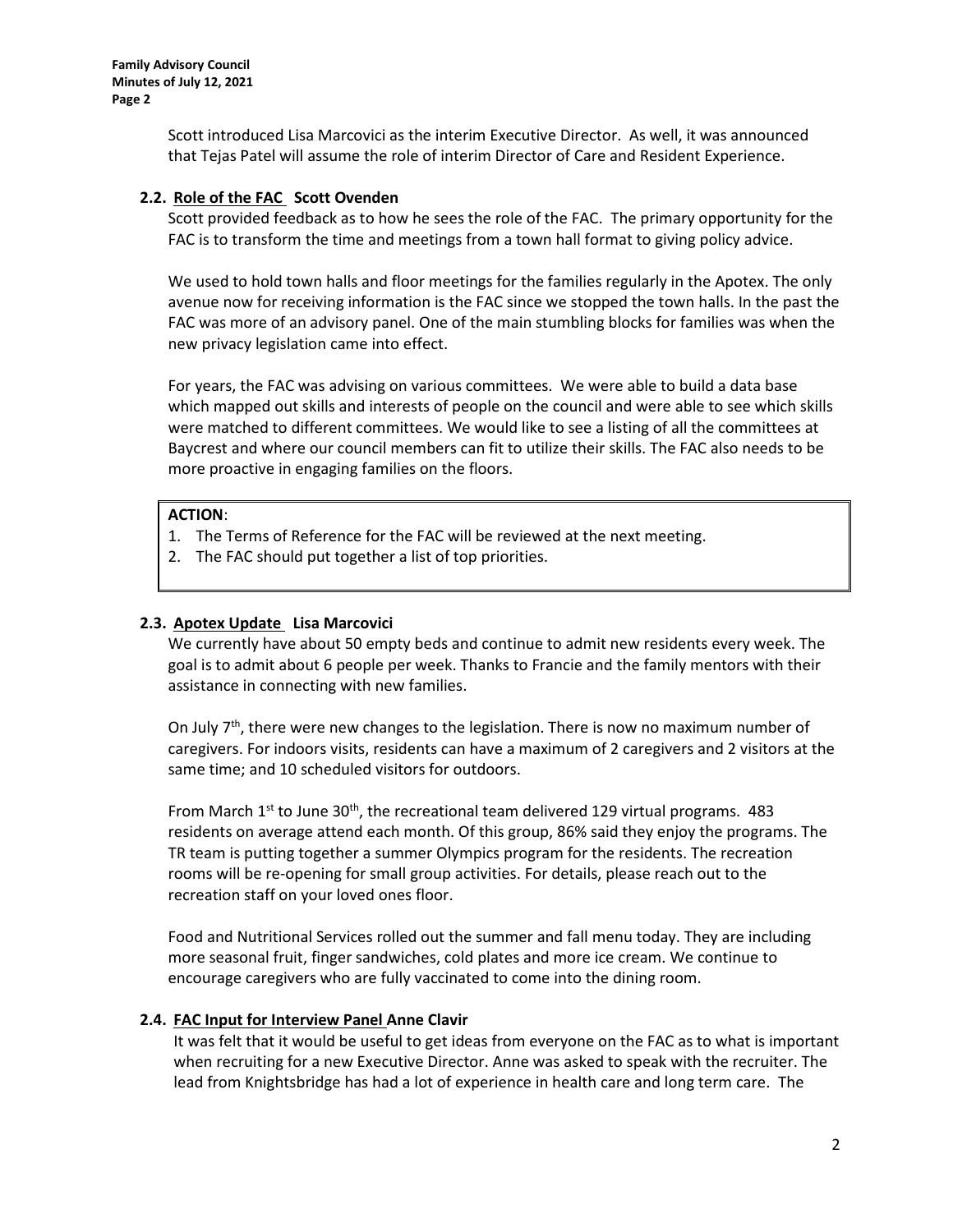**Family Advisory Council Minutes of July 12, 2021 Page 3**

> revised posting is on the Baycrest website. We need to ensure that the new candidate is someone who understands and respects the Jewish culture.

What is important in the hiring process for a new executive director:

- Maintain kosher food services in the Apotex
- Resident Care: each resident should be given care based on their on specific needs
- Dignity of the resident must always be maintained
- Staffing issues: quality of staff, enough staff, full shifts
- Communications: being available and addressing issues in a timely manner. Also communication with other facilities.
- ED should be accessible
- Recreation: recreation is currently limited
- Experience dealing with the union
- Transparency
- Bring the focus back to service instead of research

### **2.5. FAC Election Rebecca Egier**

Co-Chairs Shari-Ann Rosenberg and Annie Papernick were elected, by acclamation.

#### **NEXT MEETING**

The Family Advisory Council will next meet on Monday August 9, 2021 at 7:00 pm.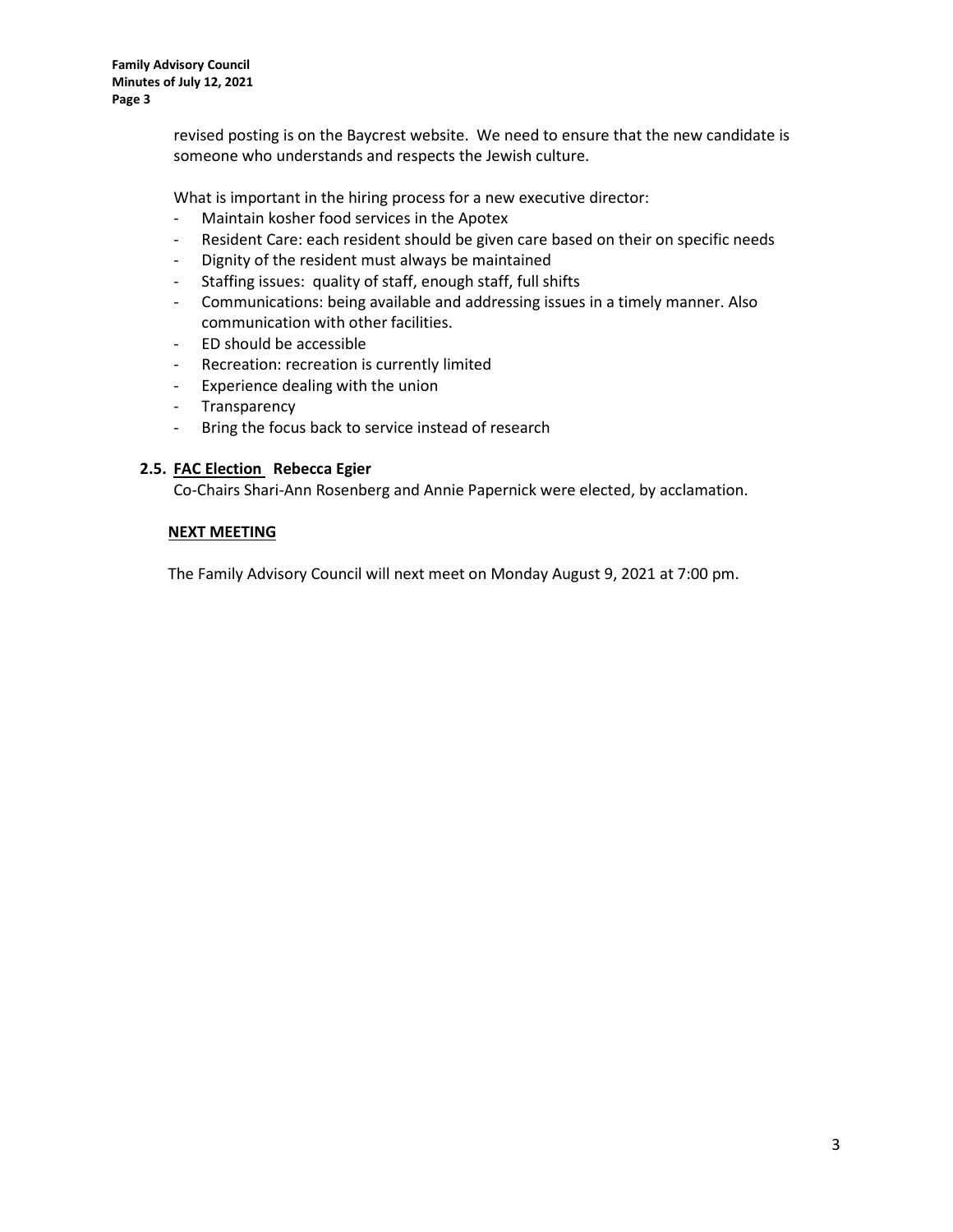

# **FAMILY ADVISORY COUNCIL MEETING MINUTES Monday, August 9, 2021 7:00 pm to 8:00 pm**

- **PRESENT:** Annie Papernick (Co-Chair); Pat Gerada (A2); Lisa Gold (A2); Jori Lichtman (A3); Vladimir Radian (A4); Frieda Schaffel (A4); Marcia Gilbert (A5); Harriet Horlick (A5); Fern Silver (A5); Anne Clavir (A7); Sylvia Papernick (A7); Rebecca Egier (Community); Francie Kendal (Community); Paul Litwack (Community); Jolanta Morowicz (Community); Bernard Rachlin (Community); Eric Sobel (Community); Lisa Marcovici; Lori Socket
- **REGRETS:** Shari-Ann Rosenberg (Co-Chair); Barb Abrams (A2); Shari Burrows (A2); Tammy Joffe (A4); Rene Pardo (A2); Rose Debow (3); Joel Maser (A3); Leora Holtzman (A4); Helen Scherer (A4); Andrea Share(A4); Sharon Silberstein (A4); Clara Crispino (A5); Gloria Good Draper (A5); Sarah Fishman (A5); Ian Kert (A5); George Keri (A6); Gail Goldenberg (A7); Debbie Kessler (A7); Heather Nochomovitz (A7); Karen Rue (A7); Barry Tsur (A7); Sholom Glouberman (Community); Gail Kaufman (Community); Janice Maser (Community); Shoshana Pellman (Community); Mark Schlossberg (Community); Lea Teper (Community)
- **GUESTS:** Emily Sitter, Recreationist, Culture and Arts Robert McMahon, Manager, Culture and Arts

The FAC meeting was held via on-line zoom.

## 1. **APPROVAL OF MINUTES AND AGENDA**

## **Approval of Minutes of July 12, 2021**

*It was duly MOVED and regularly SECONDED that the Minutes from the Family Advisory Council meeting on July 12, 2021 be approved. MOTION CARRIED.*

## **Approval of Agenda of August 9, 2021**

Addition: Government Inspection Reports Infrastructure Shortage of PSW's

*It was duly MOVED and regularly SECONDED that the Agenda of the Family Advisory Council held on August 9, 2021, be approved with changes. MOTION CARRIED.*

## 2. **NEW BUSINESS**

## **2.1. Plans for High Holidays Emily Sitter and Robert McMahon**

Emily Sitter and Robert McMahon presented the plans for the upcoming high holidays. A team including members from Culture and Arts, Spiritual Care and Therapeutic Recreation met in early June to look at what we will be doing for the high holidays. We will be holding services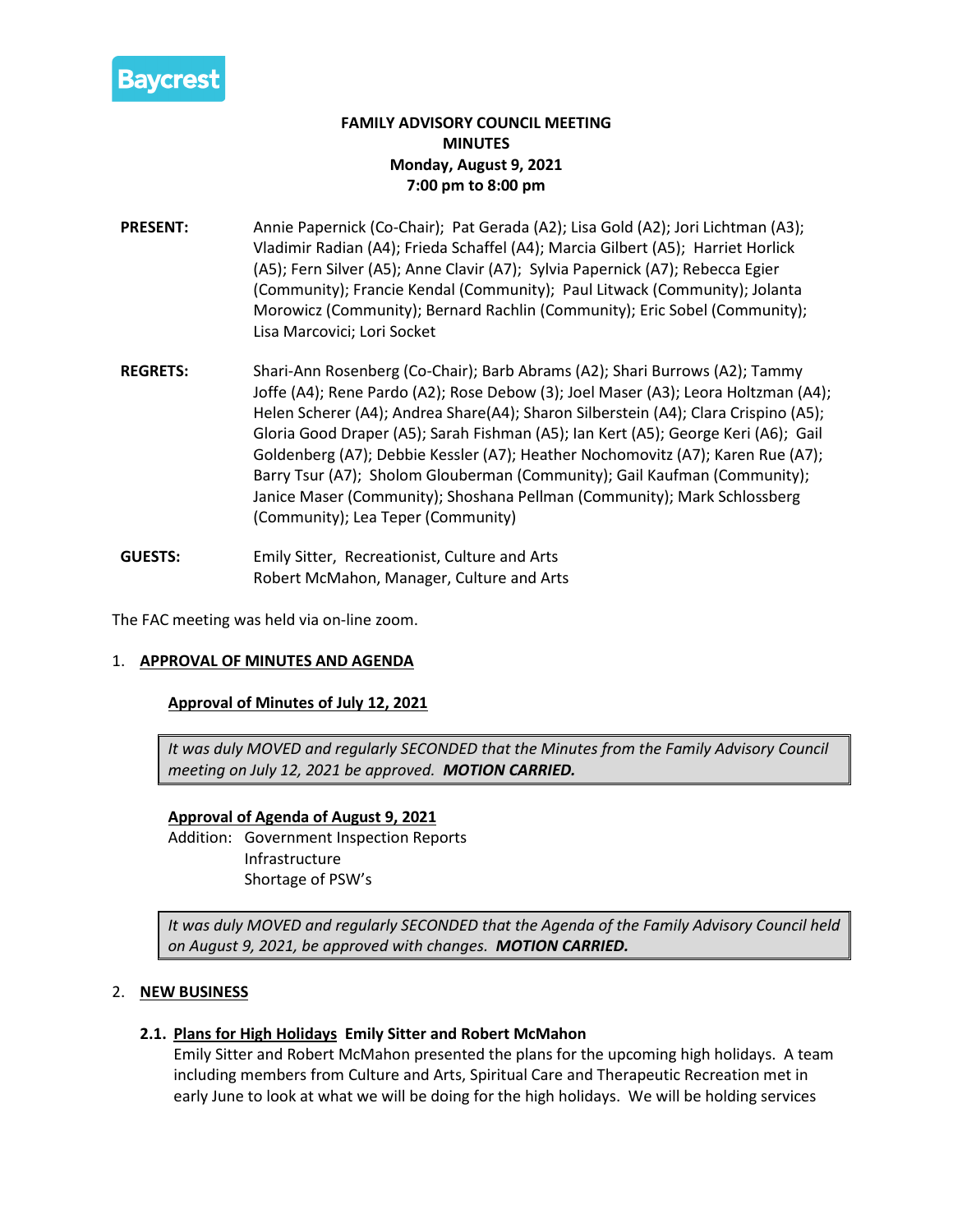virtually. As well, the rabbis will be visiting each of the floors. A communication will be posted to each room as well as in the Resident Newsletter and on the Recreation information boards. The feeding assistants and the TR teams will be creating a preference list for each unit for the residents to identify the preferred method of delivery for the services. This is similar to what we did last year.

Concern was voiced over the quality of reception of channel 988. This year we will be using a videography who will be shooting in 4K resolution. IT and TR will be going throughout the building to ensure that the TVs are working and are set on Channel 988 for the holidays. Our Innovation team is looking at alternatives to Channel 988 using ipads and smart TVs.

# **2.2. Apotex Update Lisa Marcovici**

## Dietary

Our outdoor barbecues will be starting this week at the lunch hour. These will replace lunch. The 2<sup>nd</sup> and 3<sup>rd</sup> floors will have unit barbecues and the 4<sup>th</sup> to 7<sup>th</sup> floors will have floor barbecues. Residents are very excited and looking forward to these lunches. During the high holidays we will be broadcasting sessions in the sukkah with the rabbi. More news can be obtained through floor managers or dietary. The sukkah will be in Loftus Hall courtyard for residents to visit.

# Recreation

We are planning for outings for the residents. They may be more local outings due to social distancing requirements on busses.

# Infection Control

Eye protection rules have changed. It is only required within 2 meters of any unmasked individual. The removal of asymptomatic testing for fully immunized residents is now in effect. This will mainly affect new residents and those who return from a leave of absence. Also, the infection control team is now preparing for influenza season, obtaining consent from residents and substitute decision makers.

# Nursing

Nursing continues to recruit for nurses and PSW's. Fully immunized staff are now allowed to work in more than one nursing home. We are seeing the return of some of our part time staff.

## 2.3. **Question and Answers All**

Is there going to be incentives for the staff to get their vaccine?

- every day we have a team working on contacting staff to get their vaccine.

Any news on booster shots?

No updates yet.

Feeding Assistants contract

The contracts for the feeding assistants is ending in December. Some of the feeders are leaving earlier than that and we are working on re-allocating them as needed.

Why is the Apotex hiring security guards to sit outside of resident rooms?

We can't hire enough PSW's to have them sit outside rooms.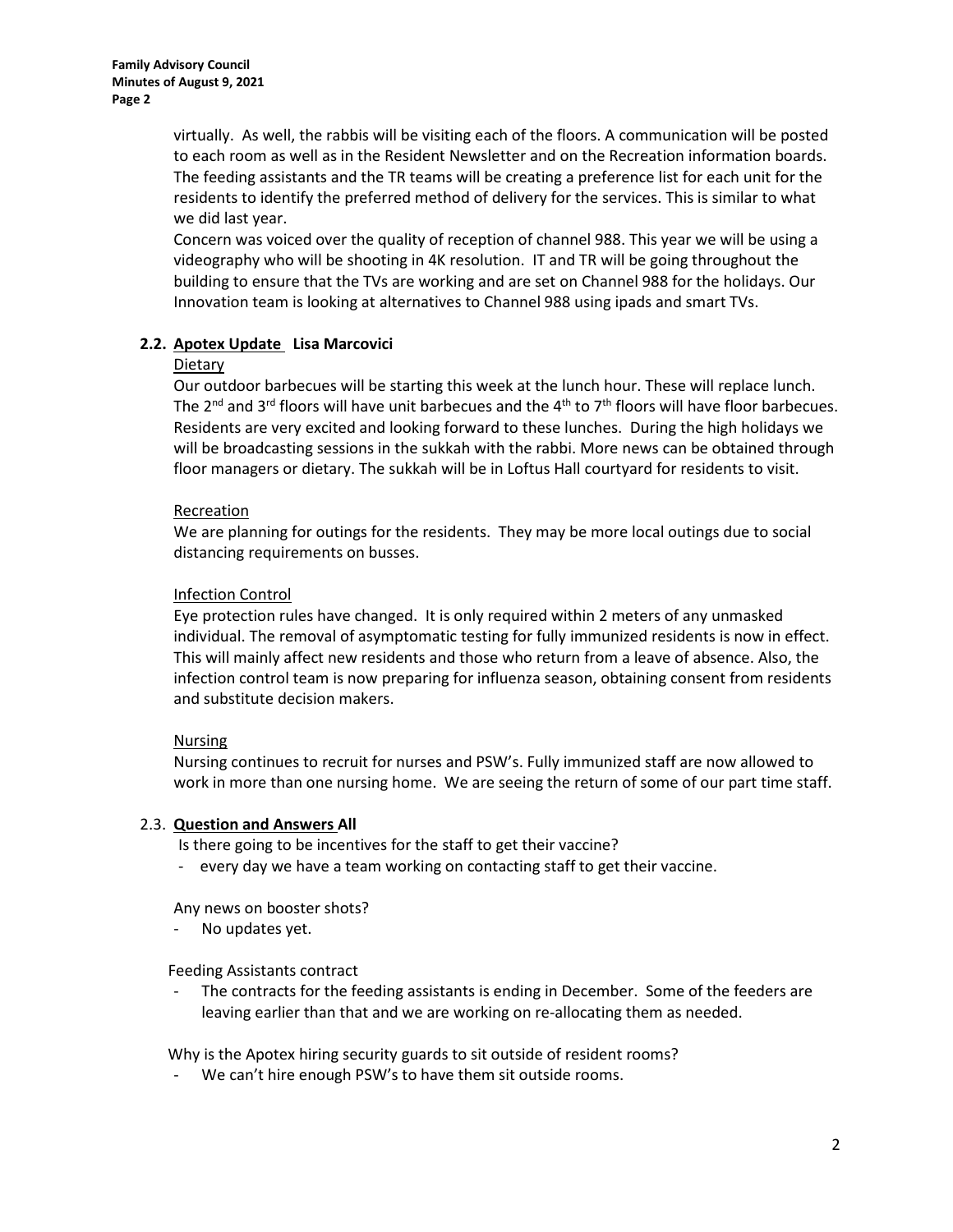### 2.4. **Ministry Report Update Lisa Marcovici**

Lisa reported on the most recent Ministry Report. We did receive 3 reports from recent inspections. One of them had no findings. This was follow up to a complaint which was found to be unsubstantiated. Each finding will be one of the following: CO – Compliance order, VPN – Voluntary Plan of Correction or WN – Written Notice.

For the other 2 inspections, we received one order on each, which we need to respond to by October 8, 2021. One was related to a medication order. The other was based on a critical incident follow up.

Inspection reports are posted on the Ministry of Long Term Care website.

## **NEXT MEETING**

The Family Advisory Council will next meet on Monday September 13, 2021 at 7:00 pm.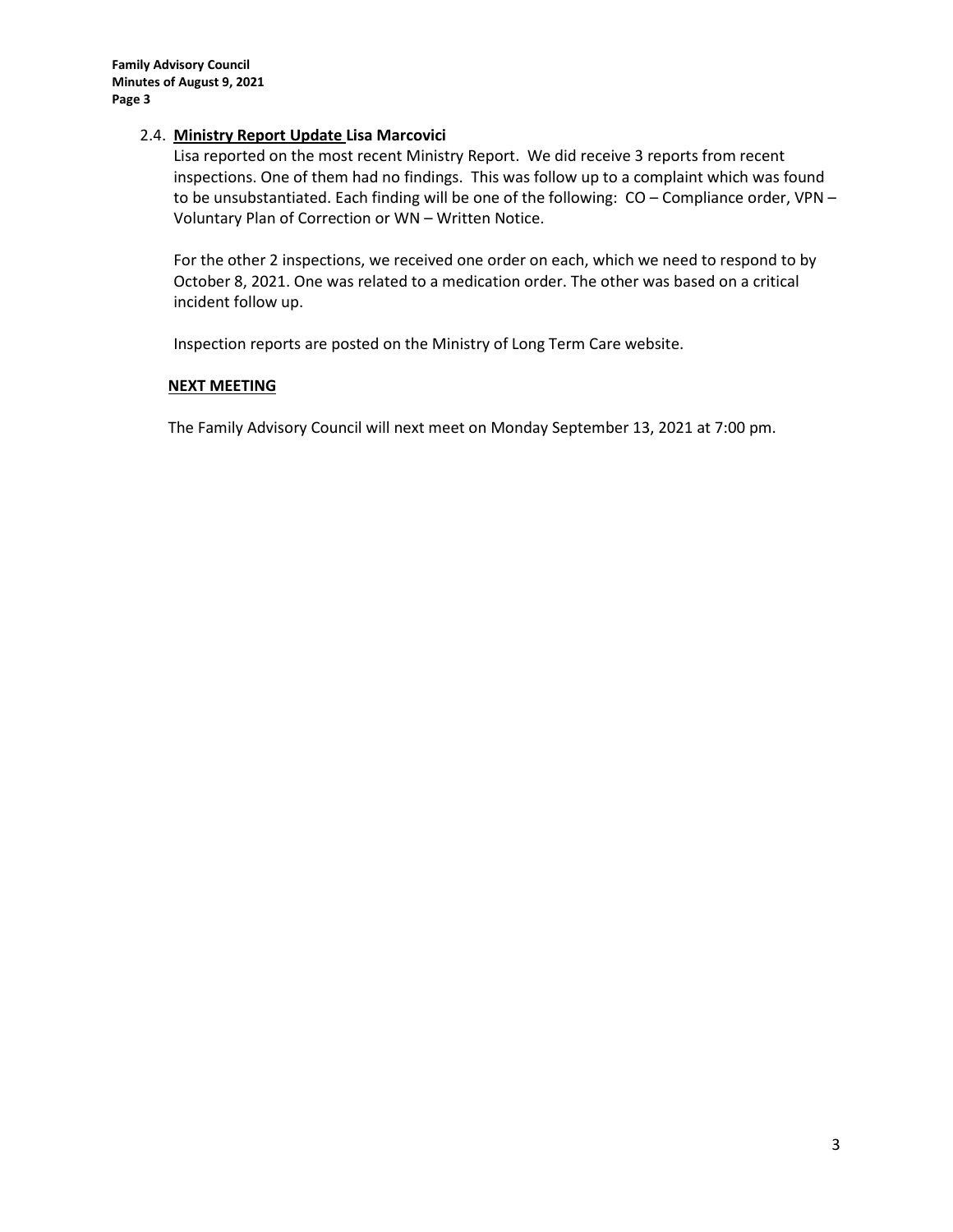

# **FAMILY ADVISORY COUNCIL MEETING MINUTES Monday, September 13, 2021 7:00 pm to 8:00 pm**

- **PRESENT:** Annie Papernick (Co-Chair); Shari-Ann Rosenberg (Co-Chair); Barb Abrams (A2); Shari Burrows (A2); Rene Pardo (A2); Pat Gerada (A2); Lisa Gold (A2); Tammy Joffe (A4); Marie Maron (A4); Vladimir Radian (A4); Frieda Schaffel (A4); Andrea Share(A4); Marcia Gilbert (A5); Harriet Horlick (A5); Anne Clavir (A7); Sylvia Papernick (A7); Rebecca Egier (Community); Sholom Glouberman (Community); Gail Kaufman (Community); Paul Litwack (Community); Jolanta Morowicz (Community); Bernard Rachlin (Community); Mark Schlossberg (Community); Eric Sobel (Community); Lisa Marcovici; Lori Socket
- **REGRETS:** Rose Debow (3); Jori Lichtman (A3); Leora Holtzman (A4); Helen Scherer (A4); Sharon Silberstein (A4); Clara Crispino (A5); Gloria Good Draper (A5); Sarah Fishman (A5); Ian Kert (A5); Fern Silver (A5); George Keri (A6); Gail Goldenberg (A7); Debbie Kessler (A7); Heather Nochomovitz (A7); Karen Rue (A7); Barry Tsur (A7); Francie Kendal (Community); Janice Maser (Community); Shoshana Pellman (Community); Lea Teper (Community)
- **GUESTS:** Scott Ovenden, Vice President, Clinical Programs & Corporate Performance

The FAC meeting was held via on-line zoom.

## 1. **APPROVAL OF MINUTES AND AGENDA**

#### **Approval of Minutes of August 9, 2021**

*It was duly MOVED and regularly SECONDED that the Minutes from the Family Advisory Council meeting on August 9, 2021 be approved. MOTION CARRIED.*

## **Approval of Agenda of September 13, 2021**

*It was duly MOVED and regularly SECONDED that the Agenda of the Family Advisory Council held on September 13, 2021, be approved. MOTION CARRIED.*

## 2. **NEW BUSINESS**

#### **2.1. Apotex Update Lisa Marcovici**

Covid Vaccinations – Boosters

We started giving residents their 3<sup>rd</sup> Covid vaccinations on September 2, 2021. The residents are eligible to receive the booster vaccine as long as their last vaccination was at least 5 months ago. We expect to be completed by the end of next week.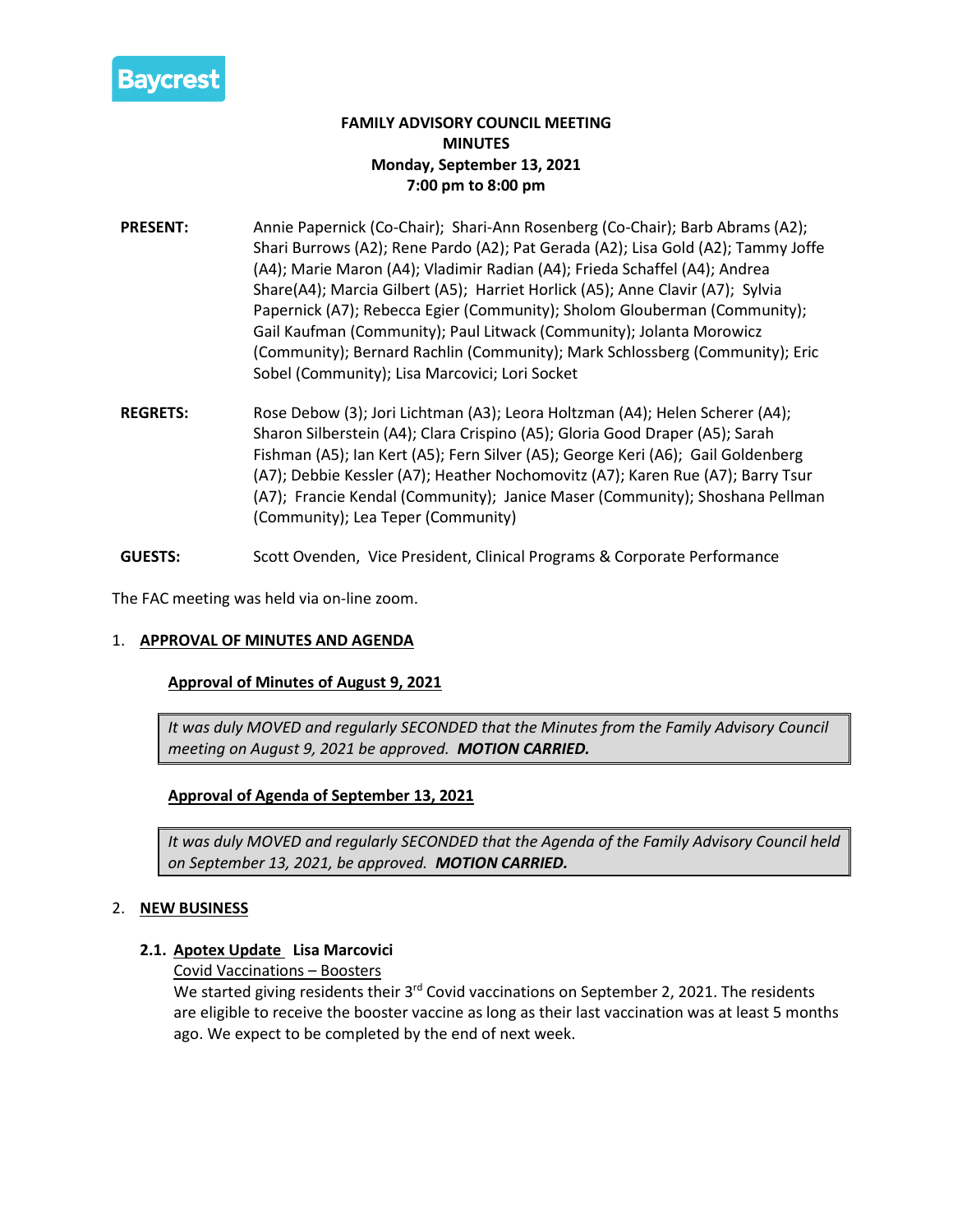#### Federal Election

The federal election will be held on Monday September  $20<sup>th</sup>$ . There are 2 special ballot coordinators who are going around and registering residents. The deadline to register is tomorrow. The residents will be able to vote in their room between September 15 and 20<sup>th</sup>.

#### **Recreation**

The summer barbecues were a huge success. The TR team are planning other larger scale events. Families will be kept updated as these events are planned.

Sukkot is happening next week. We have a sukkah outside and there are scheduled visits for each floor.

Rosh Hashanah programs went well. Please provide us with feedback.

### Dietary

With the approval of COR and the rabbi, any residents who want to warm up non-kosher food may do so in the microwave at the nursing station. This will be starting next week. There will be instructions at each of the microwaves.

### Ministry Inspection

We had a ministry inspector show up in August. This was an expected visit to follow up on their visit from last year. She reviewed everything and she found the home to be in full compliance. She did find that we are not in compliance with regard to tracking temperatures in a log as per the instructions on the Long Term Care Act. We received a written notification.

#### **Nursing**

Nursing continues to recruit for nurses and PSW's. We are seeing the return of some of our part time staff.

Our feeding assistants are leaving us as their contract is up in December and some of the assistants are returning to school. We are reviewing the needs of each unit and the remaining assistants are being assigned to these units. We will continue to attempt to recruit feeding assistants and to offer them casual positions.

## 2.2. **Question and Answers All**

Are there going to be booster shots for caregivers?

There are no plans right now to give booster shots for caregivers. The most recent communications from Ontario Health are that they are strictly guarding who is eligible to receive their booster. They are slowly expanding this list and we will notify our caregivers if and when we receive any information.

What happens if one of the residents is missed for registering for the election?

- You have to be registered to do bedside voting. The special ballot coordinators have a list and will return to any residents they may have missed.
- Residents must be able to follow the commands in order to vote.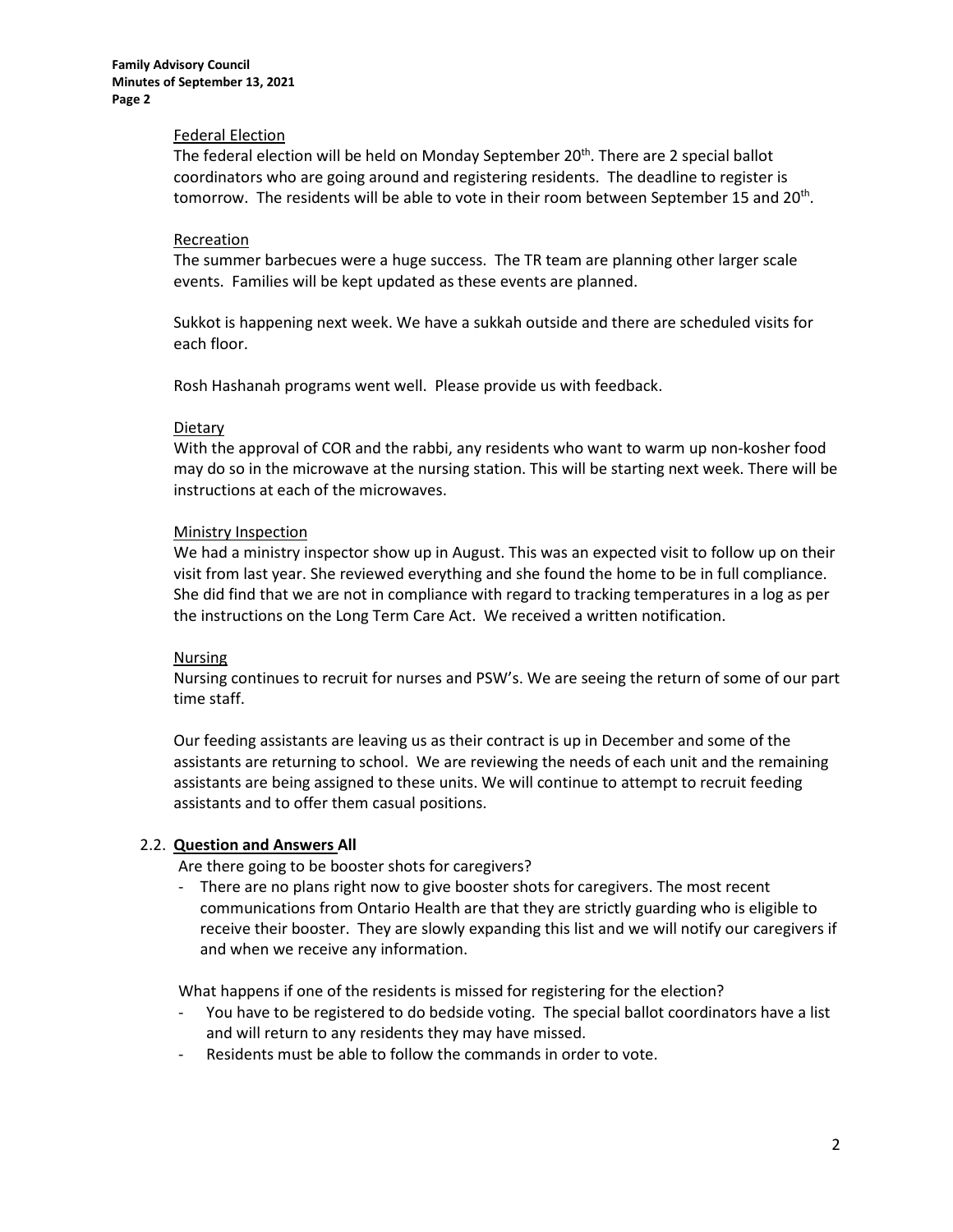### Feeding Assistants contract

We had hired feeding assistant early on in the pandemic when we knew that access to the home was significantly restricted and we wanted to ensure there was sufficient support. With visitors and caregivers coming back on the campus, the overall demand for feeding support has gone down. Also, the ministry of long term care does not fund feeding assistants. This role was always seen as temporary. We are hopeful that the ministry will soon be funding for 4 hours of care.

Why is there a full page ad in the Globe and Mail for Baycrest asking for donations for research?

- The foundation has started a new campaign, but out of the discretionary dollars, we receive part of the funds. We welcome advocacy from this group to get more funds allocated to the Apotex.
- ACTION: Invite Josh Cooper to a meeting to advise us on how the FAC can advocate for Apotex funding.

Mandatory Staff vaccinations?

- The Baycrest Board has approved the mandate that all staff at Baycrest must be vaccinated by November 15th. We cannot require all our visitors and caregivers be vaccinated but we are looking at a policy which will require mandatory testing every time unvaccinated or partially vaccinated visitors enter Baycrest.
- FAC is encouraged to advocate with the Ministry of Long Term Care for a more restrictive level of access if they want to see a more restrictive level of care.

How are we patrolling the outdoor visitors in the garden area on Baycrest Ave? They are not wearing masks and are hugging the residents.

- When restrictions were eased by the ministry, residents could go outside of the building and when they are off campus, we have no jurisdiction as to whether or not they are following protocols. We can't police the entire 18 acres of the Baycrest campus. The most effective strategy is advocacy within the family groups to protect their loved one.
- If FAC were to prepare a letter to families, we will help with distribution.
- Would FAC support us if we were to charge for Rapid tests?

What is being done for the residents with regard to activities starting up again?

- Small group activities have started. Shabbat services have started again on each floor. You are encouraged to reach out to the recreationist on your floor to discuss activities for your love one.

Will volunteers be coming back to the Apotex? Can they be trained as feeding assistants?

We are planning to bring volunteers back to Baycrest. All volunteers will be required to be fully vaccinated. They will be given the responsibility of assisting with feeding the residents.

## 2.3. **Updated Terms of Reference**

The updated terms of reference was included in the meeting package. There were no significant changes from the previous terms of reference.

#### Changes

Add review the Ministry Inspection reports.